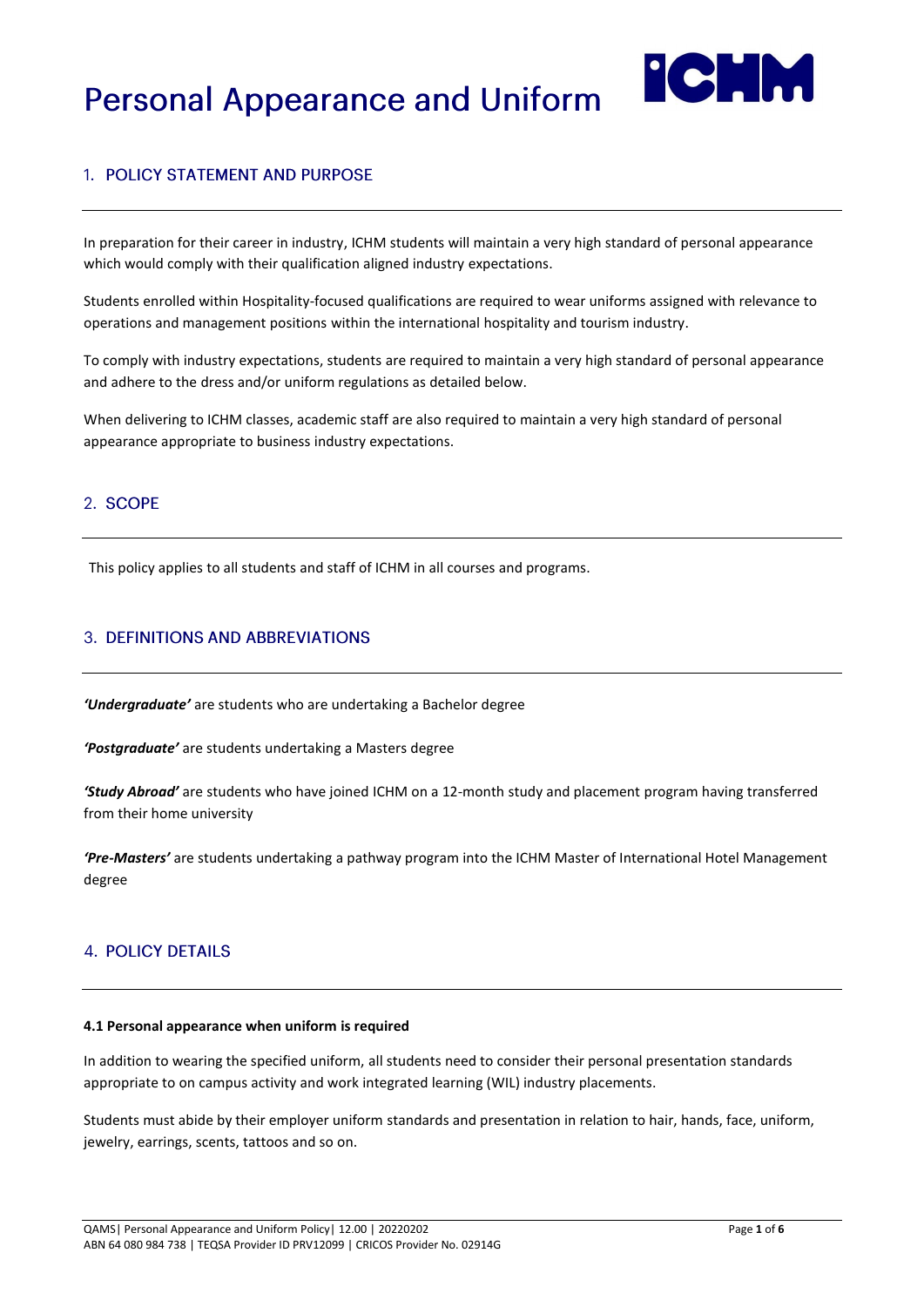For the undergraduate hospitality course of study, ICHM provides a choice of uniform items. These items must meet the requirements provided within the ICHM Uniform Handbook and be worn as intended with no major alterations.

The uniform for hospitality undergraduate students is designed to meet industry expectations and the below guidance is provided to assist students to be career ready in appearance and presentation:

| Hair:          | Must be kept neat and clean at all times.                                                                                                                                                                                                                              |  |  |  |
|----------------|------------------------------------------------------------------------------------------------------------------------------------------------------------------------------------------------------------------------------------------------------------------------|--|--|--|
|                | No multi-coloured or unnaturally coloured hair.                                                                                                                                                                                                                        |  |  |  |
|                | Hair should be professionally groomed and in accordance with accepted industry standards. Note that<br>in practical classes on campus your lecturer will advise of the required standards in order to comply<br>with WHS requirements. Hair should not cover the face. |  |  |  |
|                | Head band and hair ties must be of similar shade to hair colour. Ribbon can be navy, coral, black or<br>white or the ICHM scarf can be worn                                                                                                                            |  |  |  |
| Hands:         | Clean hands and manicured nails. Clear or nude nail polish only.                                                                                                                                                                                                       |  |  |  |
| Face:          | Discreet make-up. Clean-shaven or well-trimmed beard/moustache.                                                                                                                                                                                                        |  |  |  |
| Uniform:       | Neatly pressed, clean and well-presented.                                                                                                                                                                                                                              |  |  |  |
| Jewelry:       | One conservative ring per hand or wedding ring set.<br>One conservative necklace. Only medical or religious bracelets. One corporate style watch.                                                                                                                      |  |  |  |
| Earrings:      | Small stud/sleeper earrings only (diameter no greater than 1cm).                                                                                                                                                                                                       |  |  |  |
| <b>Scents:</b> | Avoid heavy perfumes, lotions or deodorants, light fragrance only.                                                                                                                                                                                                     |  |  |  |
| Name badge:    | To be worn on the left side of the chest during all ICHM campus activities.                                                                                                                                                                                            |  |  |  |

#### **4.2 When uniform is required**

For students where uniform is required, it must be worn at all times whilst on campus or attending off-campus College activities. Generally, this applies, at a minimum, to the hours of 8:00am to 6:00pm, Monday to Friday when College is in session. Lecturers will exclude students from class activities if an inappropriate or incomplete uniform is worn, and/or their personal presentation does not meet ICHM requirements. All staff have the responsibility to ensure the correct uniform and personal presentation standards are maintained. Staff will not meet with students who are not in correct uniform.

There may be occasions where the student has been given dispensation to not wear the uniform or components of the uniform. All staff will be advised by Administration of these students and related time periods.

The full Management uniform must be worn at all times except for those classes where the Food and Beverage, Housekeeping, or Culinary rules apply.

Students cannot combine old and new uniform components unless permitted by the Program Director Academic or a Program Coordinator.

Adjustments to uniform during a class may be made at the discretion of individual lecturers due to physical/practical aspects of class activity and/or by the Program Director Academic or a Program Coordinator due to climatic conditions.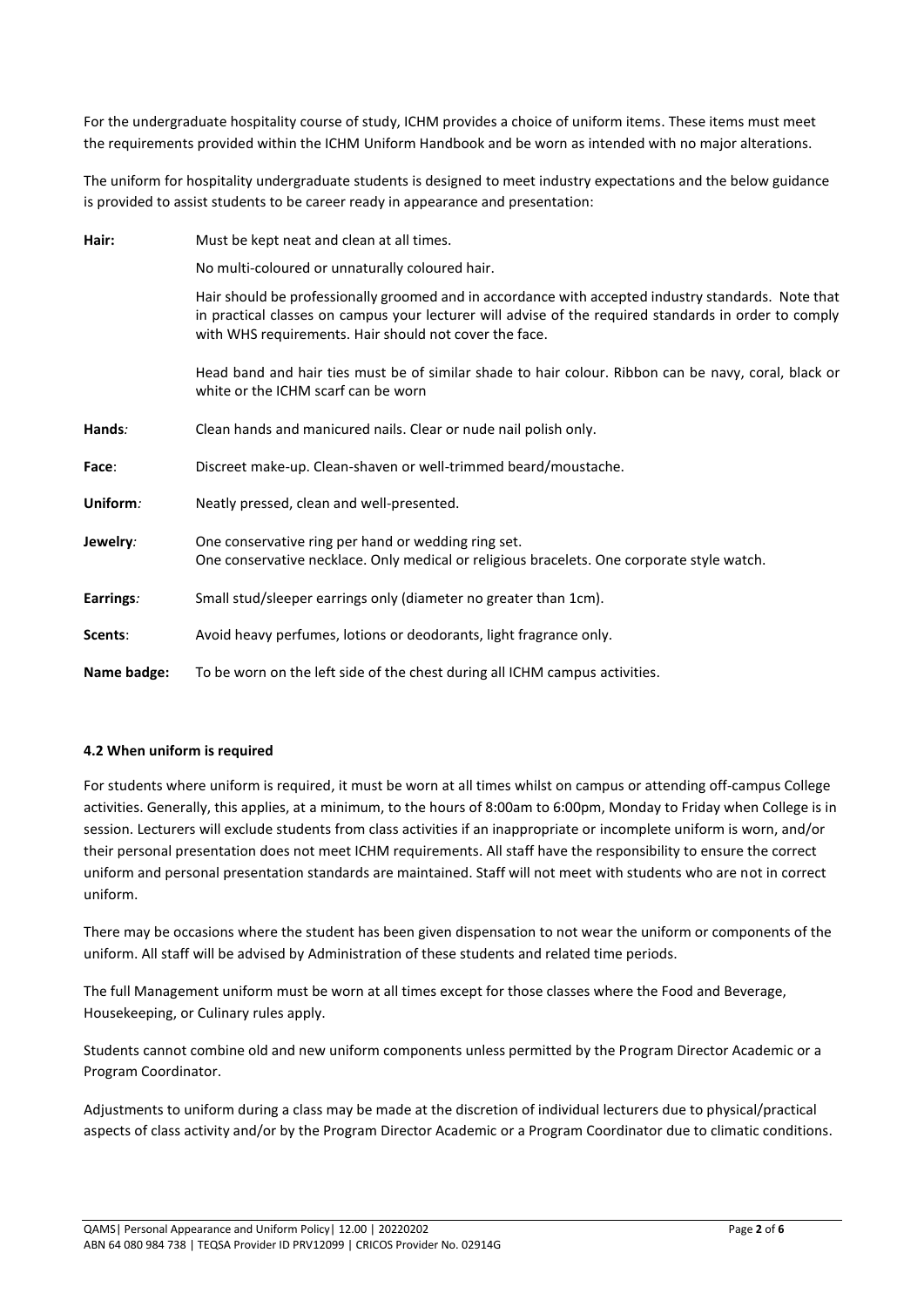#### **4.3 Kitchen Hygiene Policy and Procedures**

Students must:

- 1. Wash their hands with soap and warm running water in the hand washing facilities provided and dry them thoroughly whenever there is any risk that they might contaminate food.
- 2. Report any personal health issues, which are likely to cause a hygiene risk, to the lecturer or lecturer's assistant. This includes skin lesions or discharges from their ears, nose or eyes, Hepatitis A and illnesses caused by Giardia, salmonella and campylobacter. Students must also tell the lecturer or lecturer's assistant if they are suffering from diarrhoea, vomiting, a sore throat with fever or jaundice unless they know their symptoms do not relate to a food-borne illness. Students must do everything they can to make sure they do not contaminate food. Do not participate in food handling activities where there is a risk of food contamination as a result of a health issue.
- 3. Maintain a clean ICHM chef's uniform and only use organisation-approved bandages and dressings to prevent contamination to food. Ensure that no clothing or other items worn contaminate food.
- 4. Avoid any practice that could cause food contamination. For example, the student must avoid cross contamination and must prevent unnecessary direct contact with ready to eat food. The students must not eat near, or over unprotected food and they must clean and/or sanitise chopping boards, knives and utensils after each use. Students must not allow food to become contaminated with any body fluids or tobacco product from sneezing, coughing, blowing nose, spitting or smoking.
- 5. Maintain the use of clean materials and clothes and safe and hygienic practices to ensure that no crosscontamination of other items in the workplace occurs. Report all hygiene hazards or whether you have contaminated food, to the lecturer or lecturer's assistant.
- 6. Store all food products correctly, as stated in the ICHM Learner Guide. Food must not be stored in the dangerzone (5° C and 60°) for more than 2 hours.
- 7. Clean and sanitise all contact surfaces to keep microorganisms at safe levels.
- 8. Ensure all kitchen fittings, work benches and equipment are clean and in good working order.
- 9. Ensure all food items are cooked or processed as stated in the recipes and demonstrated by the lecturer to make them safe.
- 10. Students may wish, following a culinary class, to retain food items they have prepared. To comply with strict hygiene regulations students must provide their own food grade containers that are re-sealable, hygienic and washable and clearly labelled with the student's name and group number. All food will be checked before it is permitted to leave the kitchen. Food removed must be stored correctly.
- 11. Maintain the chef uniform standard as outlined in the table below:

| <b>All Students</b>                                                                                                                              | <b>PLEASE NOTE</b>                                                                                       |  |
|--------------------------------------------------------------------------------------------------------------------------------------------------|----------------------------------------------------------------------------------------------------------|--|
| ICHM issue white chef's jacket                                                                                                                   | Fingernails must be clean, short, trimmed, and                                                           |  |
| ICHM issue navy chino trousers                                                                                                                   | free of nail polish. Hair must be entirely covered<br>as much as practical in a hair net. The wearing of |  |
| ICHM issue apron                                                                                                                                 | external jewellery is NOT permitted, with the<br>exception of wedding rings and medical/religious        |  |
| Black, fully enclosed leather, non-slip protective                                                                                               | bracelets.                                                                                               |  |
| chef shoes (No training or running shoes)                                                                                                        | Note that students are responsible for purchasing                                                        |  |
| Navy or black full-length socks                                                                                                                  | their own hair accessories and chef shoes and                                                            |  |
| ICHM issue name badge worn on left hand side of<br>jacket<br>Hairnet and ICHM navy chef skull cap (permitted<br>religious headwear must be navy) | socks<br>A failure to wear any of the attire can result in<br>you being asked to leave the kitchen.      |  |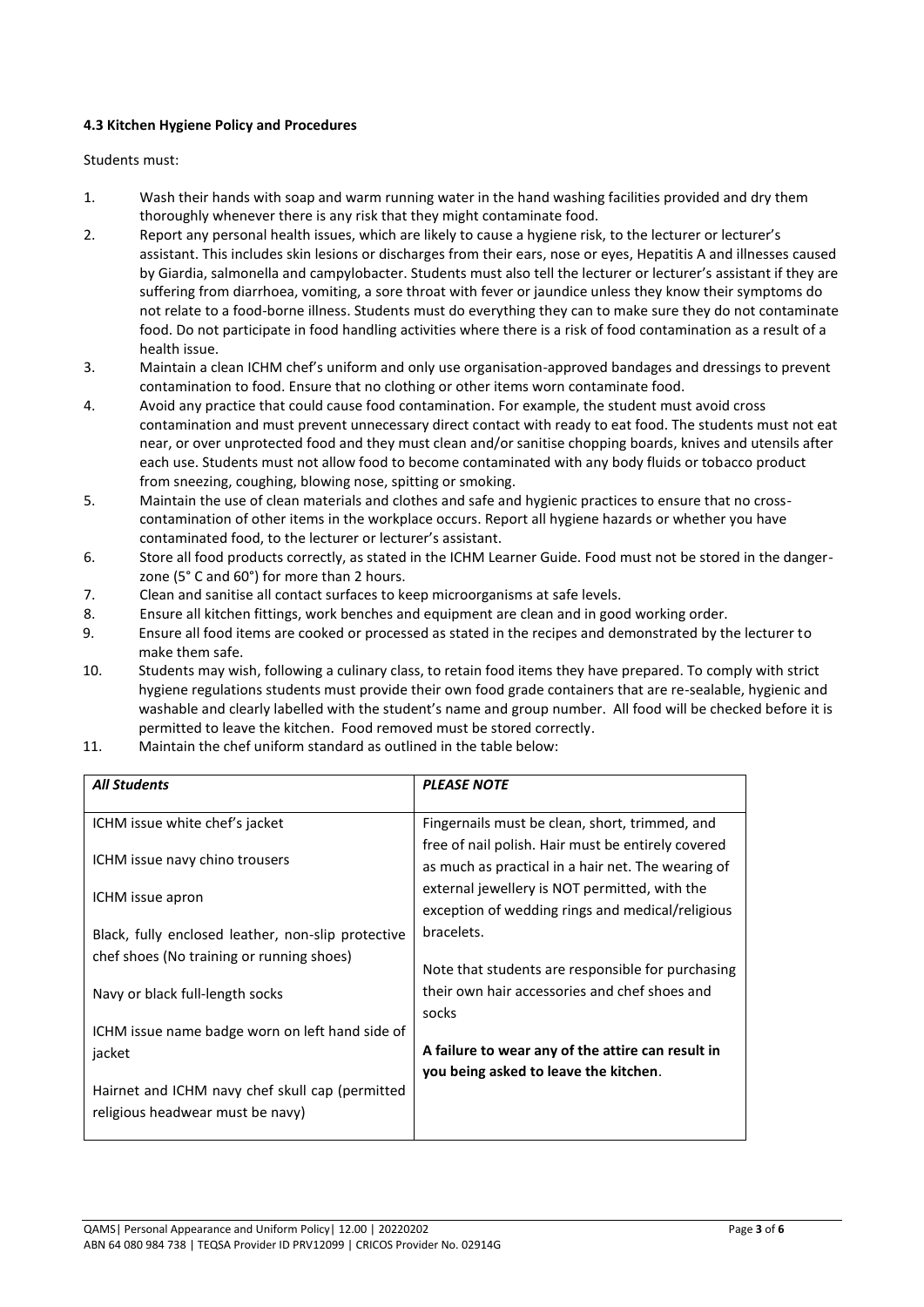#### **4.4 Study Abroad Management Uniform**

Study Abroad students are expected to comply with the same personal presentation standards as undergraduate hospitality students.

#### **4.5 Postgraduate Management Uniform**

Postgraduate students are expected to comply with the same personal presentation standards as undergraduate students. All students must wear a business suit of professional colour with coordinating accessories, appropriate to contemporary management positions in the international business environment. Students can purchase ICHM uniform items from the ICHM distributor Cargo Crew as outlined in the ICHM Uniform Handbook.

| All postgraduate hospitality students                                           |  |  |  |  |
|---------------------------------------------------------------------------------|--|--|--|--|
| Professional coloured jacket                                                    |  |  |  |  |
| Professional coloured trousers/skirt/chino pants                                |  |  |  |  |
| Corporate shirt, blouse, or polo                                                |  |  |  |  |
| Suitable corporate knitwear (jumper or cardigan)                                |  |  |  |  |
| Coordinated necktie or scarf (optional)                                         |  |  |  |  |
| Dark shoes to match the suit or white dress sneakers for a business casual look |  |  |  |  |
| Hair tie or head band (similar to hair colour) or hair clip (optional)          |  |  |  |  |
| ICHM issue name badge                                                           |  |  |  |  |
|                                                                                 |  |  |  |  |

#### **4.6 Non uniform students**

ICHM students not required to wear uniform must wear suitable attire aligned to their qualification industry requirements.

As a guide a minimum of business casual should be achieved with the following items examples of inappropriate campus dress:

- Athletic wear, track pants, workout wear
- Bare feet or shoe thongs
- Ripped jeans
- Clothing of a derogatory or offensive nature
- Singlet or sleeveless tops
- Shorts/skirts above the thigh

Students undertaking online studies are expected to engage in synchronous learning in neat casual dress.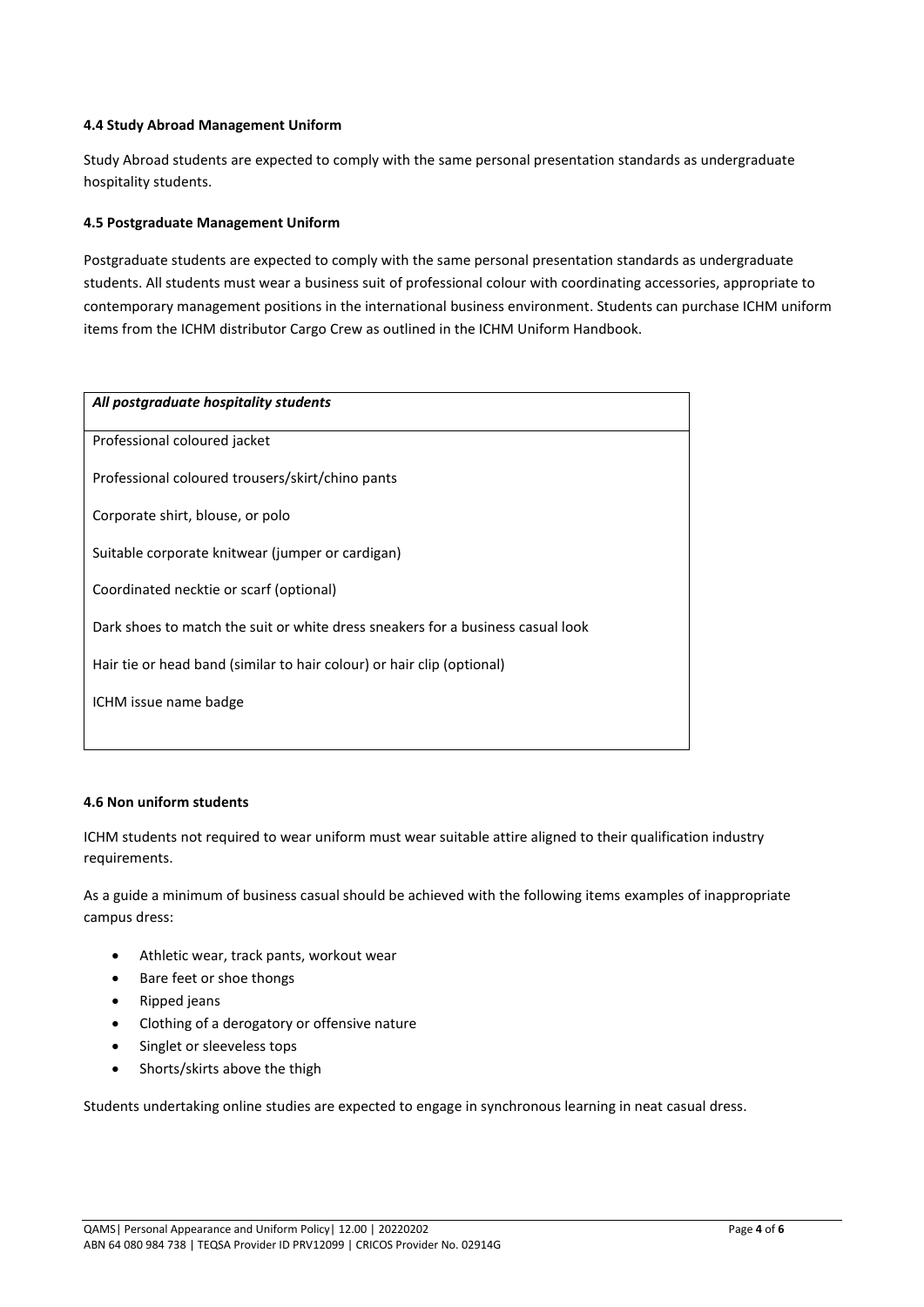## **5. SUPPORTING DOCUMENTS**

ICHM Student Uniform Handbook

## 6. REVIEW

The Program Director Academic is responsible for the review of this policy for all minor and major changes or on a 3 yearly basis, whichever comes sooner.

### 7. APPROVAL

| PERSONAL APPEARANCE AND UNIFORM |                                |  |  |  |
|---------------------------------|--------------------------------|--|--|--|
| <b>Policy Owner</b>             | Program Director Academic      |  |  |  |
| <b>Version Number</b>           | 12                             |  |  |  |
| <b>Approval Authority</b>       | <b>Chief Executive Officer</b> |  |  |  |
| <b>Approval Date</b>            | January 2022                   |  |  |  |
| <b>Next Review Date</b>         | January 2025                   |  |  |  |